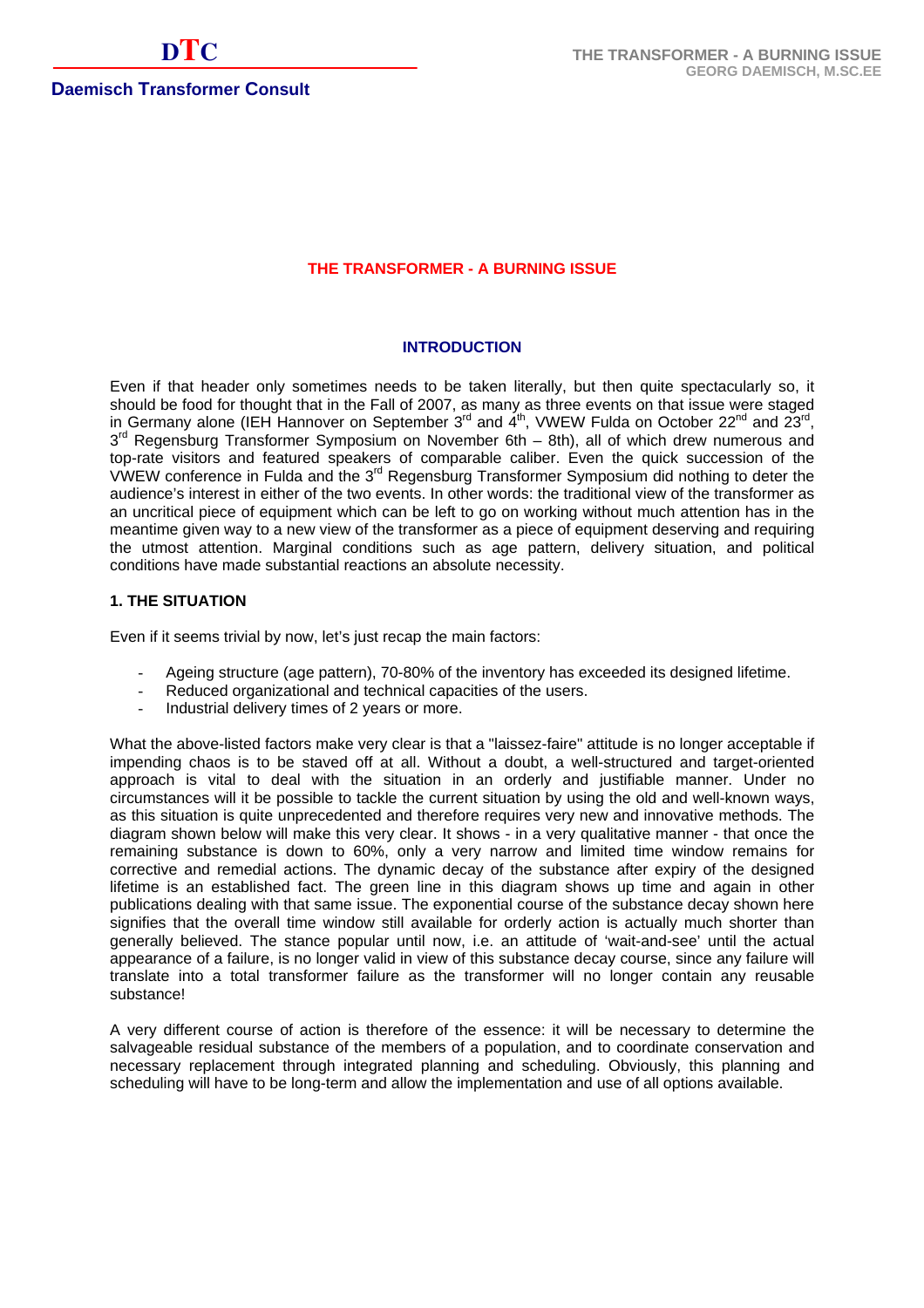# **DTC**

# **Daemisch Transformer Consult**

# **FIG. 1: THE 60% / 6 RULE**



The following diagram is based on the presumption of typical populations with a homogeneous procurement age:



Fig. 2. Procurement situation and simultaneity factor of the failure probability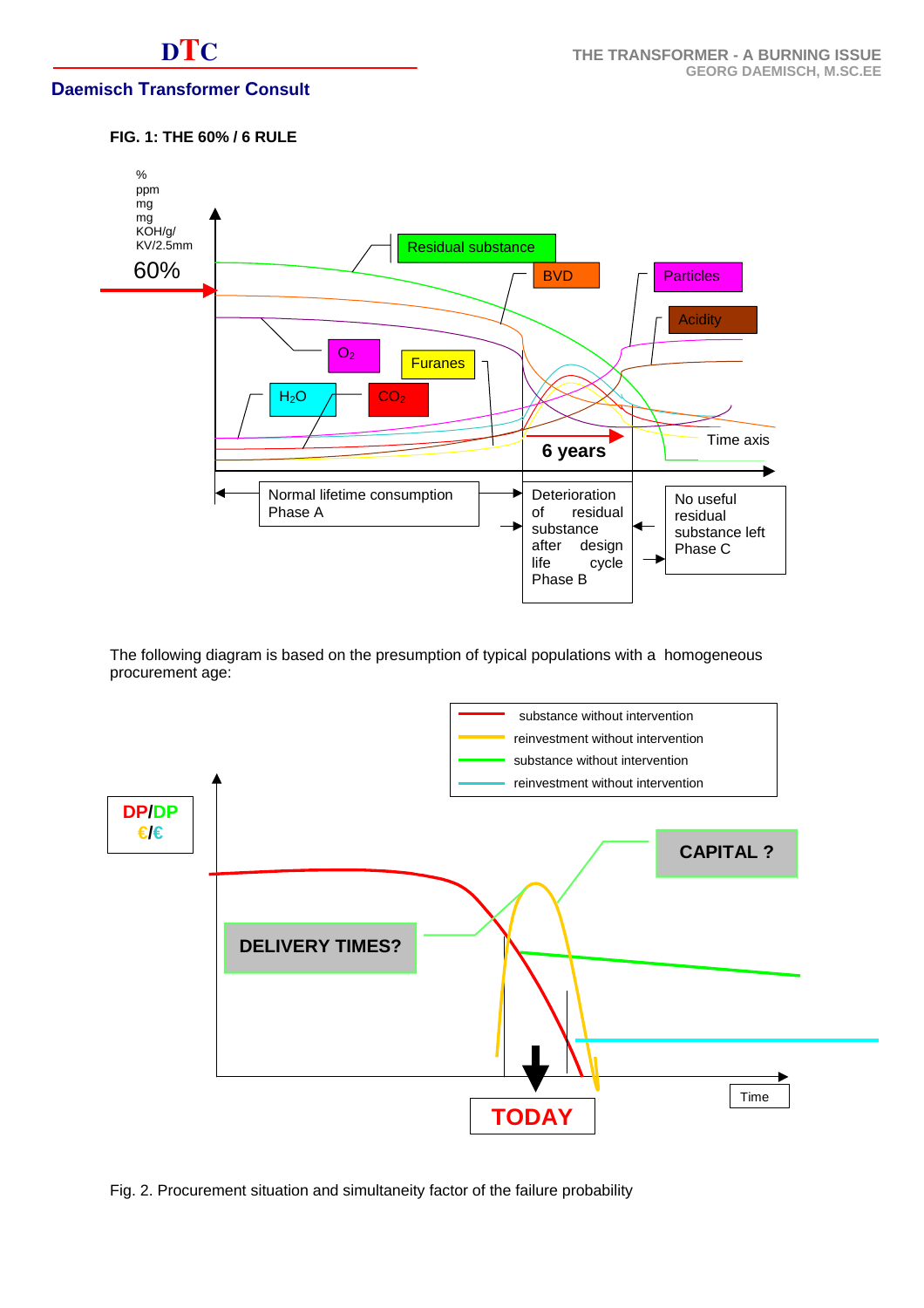What is shown here is that the high procurement simultaneity of some 40 to 50 years ago has in the meantime led to a failure-probability simultaneity of identical magnitude, which will be impossible to cope with both financially and organizationally, without adequate countermeasures! As a " rule of thumb", let's say that 60% of substance equals 6 more years of reliable operation. As with all generalizations, this rule of thumb, although most likely incorrect for individual cases, gives a very realistic reflection of the actual situation!

# **2. SUBSTANCE DETERMINATION**

The term "substance", introduced earlier by the author in lieu of the very relativistic and rather elusive term "lifetime", has become widely accepted for obvious reasons. As shown in Fig. 1, there is no linear correlation between substance and lifetime.

With astonishing consistency, authors are classifying the substance of transformers into four or five categories. For a change, we decided to use the diagram of a British company (EA-Technologies) who, independently of the author, are also estimating the time window until final substance destruction at  $5 - 6$  years.

# **Health Index**



Fig. 3. Health Index according to Anne McIntosh of EA-Technologies

Although it may seem unsatisfactory that there isn't a more precise model than the classification in 4 to 5 categories, let us please remember that even this classification model is true progress and not to be sneered at if it gives the user a valid tool for classifying his population.

# **3. DATA COLLECTION**

During the past few years, measuring and monitoring methods have proliferated and improved at an almost explosive rate. As a result, we can nowadays avail ourselves of a wide range of solutions adapted to virtually every application.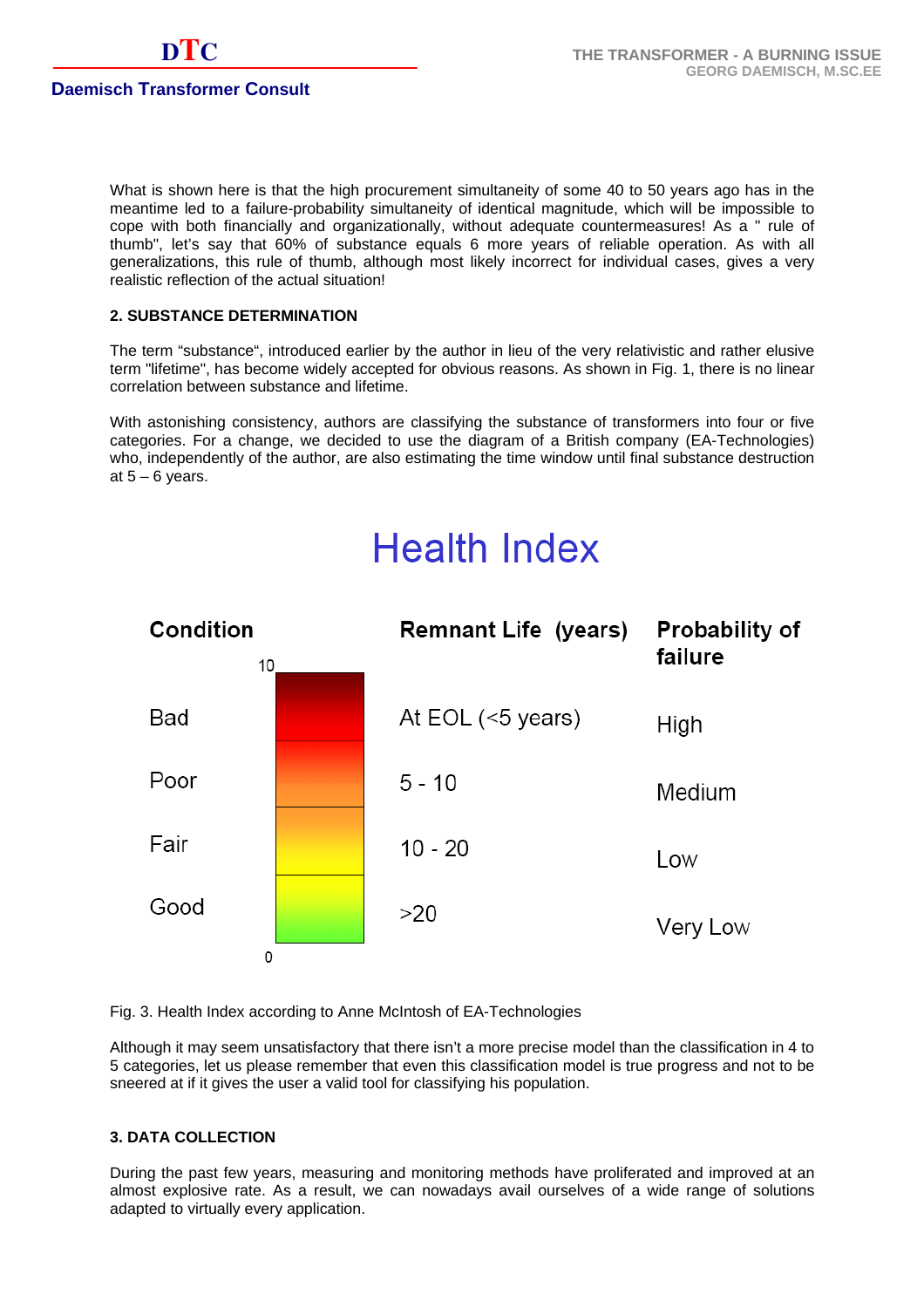For example, small monitoring systems perfect and economical for the medium (transformer) performance range are already available in the 10,000-Euro price category. Sophisticated measuring systems for large transformers have been available on the market for some time. Even systems for measuring the mechanical integrity, "FRA, SFRA", for the water contents such as FDS, PDC or combinations thereof, or for partial discharge measuring, all under field conditions, as well as devices for measuring the other transformer parameters, are available on the market, hence ensuring that the necessary data can be obtained at adequate accuracy and tolerable expense. There are even online gas monitoring systems on the market which allow the assessment of gas contents as well as a number of further assessments. When selecting such a system, it is important to make sure that it is capable of registering atmospheric gases, as the usefulness of this technology would be considerable compromised without these data.

Another indispensable feature of such systems is a clear and demonstrable permanent measuring stability. The nitrogen reference is equally indispensable for the assessment of the data obtain, whereas oxygen resaturation on one of the most powerful methods for assessing the ageing condition of a transformer. The cost-benefit ratio of such state-of-the-art systems will only be positive if they are considered not only as a replacement of the lab technology, but if they are used and appreciated for the options and possibilities they offer in addition to these. The necessary monitoring and assessment of overaged transformers is no longer feasible without online technologies.

# **4. FAULT DETECTION VS. SUBSTANCE ASSESSMENT**

For most users, fault detection is still the number-one method of choice. In view of this fact it is even understandable that a lot of users feel that the classic methods, such as the ratio criteria of DGA etc., are perfectly adequate and that no new methods are necessary. However, the established methods have been created for fault detection and are therefore barely adequate for the new task, i.e. substance assessment. This task, i.e. substance assessment, is extremely urgent and indispensable for users, because it is the only way to planning reliability, i.e. to achieve a regulated way for operating overaged populations. Undefined operation until complete destruction of the equipment is simply not an option, not only because of the sometimes spectacular and severe side effects, but also because of the simultaneity factor shown in Fig. 2, which, in case of a relatively homogeneous procurement age, will lead to an equally homogeneous failure probability.

Hence the importance to determine the substance structure of the populations and to implement the results in the user's long-term planning. It isn't very helpful to use the basically outdated established statistics which, for instance, attribute tap changers with a high potential for errors while considering the issue of insulation a side topic. It is a known fact that these statistics are based on obsolete tapchanger technologies on the one hand, and the then much younger transformer populations on the other. The failures in the overaged insulations are bound to rise considerably and would most likely also shift the statistics, if only they were accessible. Incidentally, the issue of up-to-date and generally accessible error statistics was one of the major requests voiced during the Regensburg event (at the "World Cafe").

#### **5. THE WORLD CAFE IN REGENSBURG**

Here, the event's participants were given the opportunity to giveactive "feedback". Without a doubt this feedback will also be of valuable use for other events.

One of the most central requests, or one of the most obvious deficiencies, whichever way you look at it, is the lack of exchange of experiences. Whereas some requested a generally accessible database at least for Europe, others generally opted for an exchange of experiences among users, even – and this seems very important – with regard to equipment as yet inconspicuous.

Another important issue which is likely here to stay is that the technical aspects should not be placed second to purely monetary aspects. This issue definitely needs to be discussed further.

Another peculiarity noted: obviously, given the vast amount of information available, it never became quite clear to the users looking for instructions exactly how to proceed after the acquisition of the data.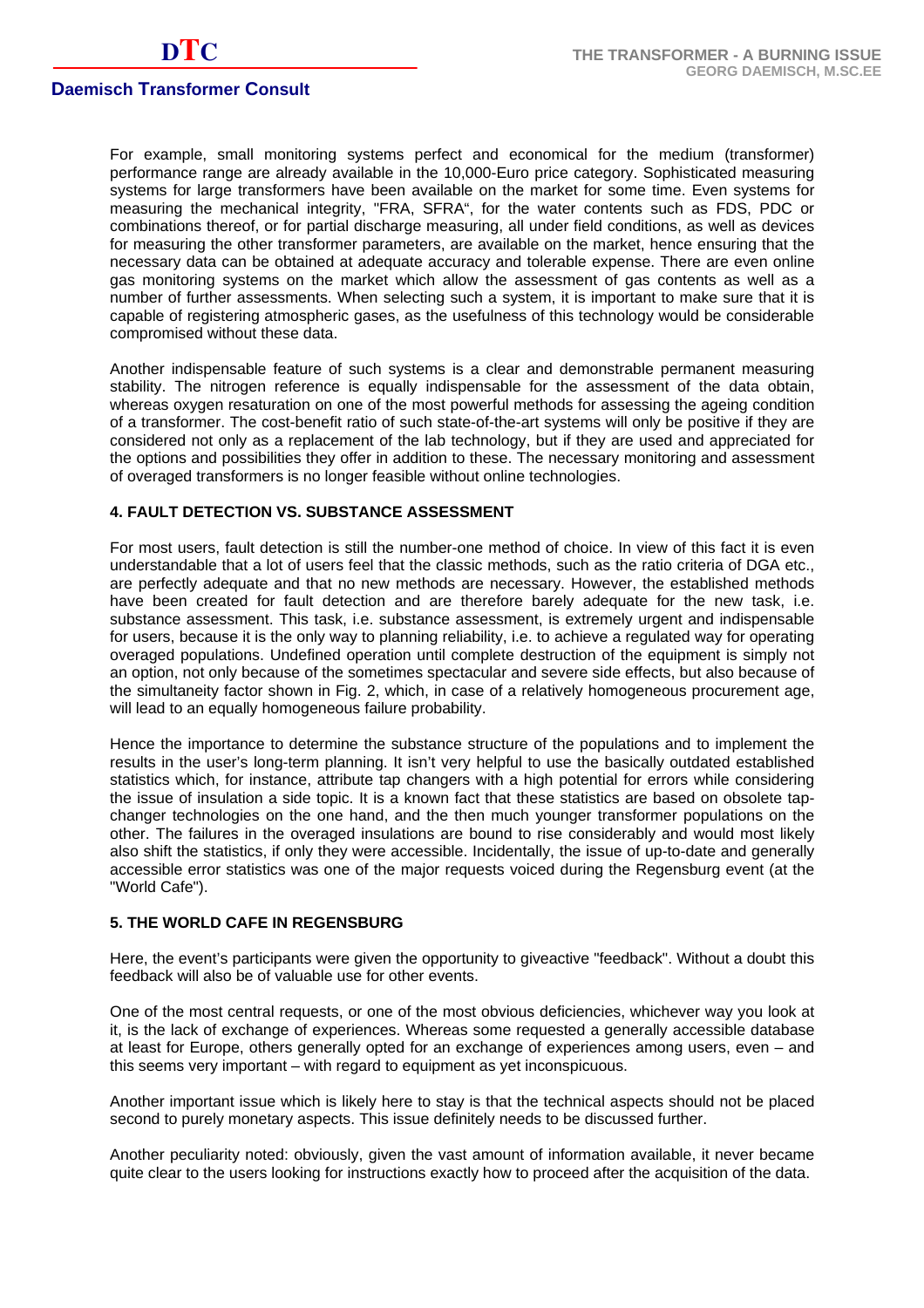What was also sorely missed, both at the events and elsewhere, was the presence of the transformer manufacturers, including an outline of their innovations and the introduction of new technologies, both in terms of insulating fluids or solid insulating materials, or improved long-term stability.

Another of the issues raised dealt with the possibilities for monitoring cast-resin transformers, which may generally also include distribution transformers (see Chapter 6).

Another often-raised request concerned a standardized Standard Operating Procedure for status assessment and the resulting course of action, although EN 60422, which was also mentioned in that context, should probably be considered more of a daunting example, at least for a basically desirable European standardization specification.

#### **6. EUROTECHCON CHESTER UK**

The final and concluding presentation was rendered by EUROTECHCON of Chester UK. What became obvious once again is that the problem is the same all over the world. EUROTECHCON come up some very interesting approaches, such as systematizing the issue with programs like SAP. Another very memorable approach to economic monitoring, even of the distribution level, with state-ofthe-art measuring systems was presented by NIE of Northern Ireland. They demonstrated, very convincingly, how it is possible to integrate this otherwise totally neglected area into a sensible general transformer management system.

# **7. SUBSTANCE CONSERVATION**

What was not voiced with adequate clarity, however, was the fact that status assessment needs to be followed by bona-fide effective measures . We couldn't help the impression that the user had gotten somewhat stuck in the data acquisition phase without being fully aware of the consequences.



Reha – rehab

Gasmessung – gas measurement Geplanter Einsatz – planned intervention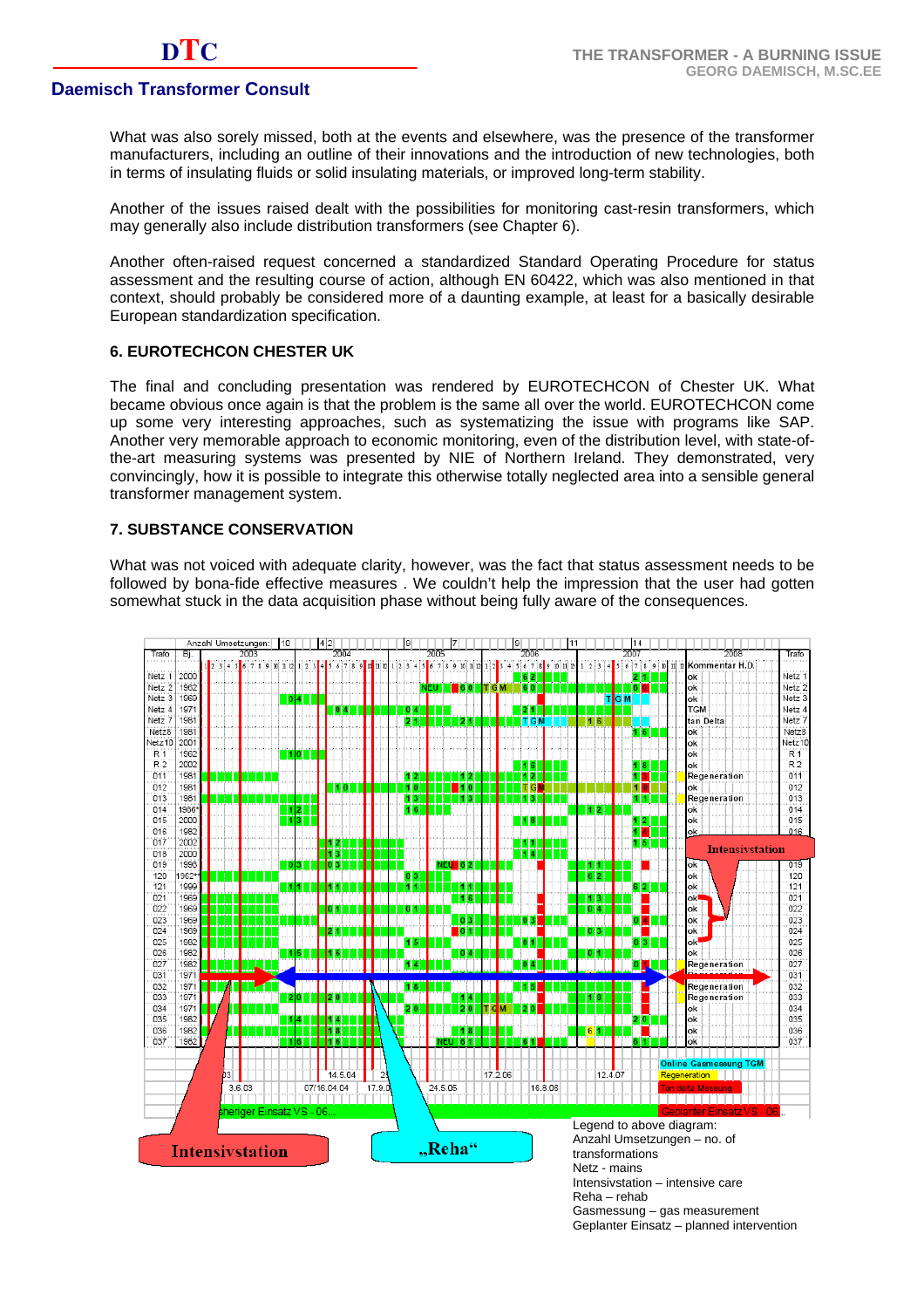|  | Fig. 4 Ongoing population management |
|--|--------------------------------------|
|  |                                      |

**Costs for conservation of the existing transformers, calculated for 5 years.** 

|--|

**Results: Difference:** 

#### **Costs for procurement of new transformers, calculated for 5 years.**

| Ergebnis             |            |                                    |                       |                                                                     | -166.667 -216.667 -236.667 -246.667 -256.667 -1.123.333 |
|----------------------|------------|------------------------------------|-----------------------|---------------------------------------------------------------------|---------------------------------------------------------|
|                      |            |                                    |                       |                                                                     |                                                         |
| Differenz            | -142.667   |                                    |                       | -189.067 -205.979 -213.444 -221.506                                 | -972.661                                                |
| Fig. 5               | - 150.000€ | 972.000€                           | $822.000€ \times 8 =$ | Kosten / Nutzen / Summe<br><b>Neuer Trafo</b><br><b>Alter Trafo</b> |                                                         |
| Legend:              |            |                                    |                       | 6.576.000                                                           |                                                         |
| Costs/Benefits/Total |            | New transformer<br>Old transformer |                       |                                                                     |                                                         |

#### **Excerpt from Cost-Benefit-Analysis for Population Management (Rüdiger Faltin Hydro)**

That it is unavoidable to reduce the need for replacements is evident not only from Fig. 2 but also from the overcrowding of manufacturers' plants – a sure indicator that the current situation may lead to uncontrollable conditions.

Luckily we now have ways and means for substance conservation which will lead to the desired results if used properly, as was presented in a very impressive manner. One of the industry's presentations made it very clear that a well thought-out course of action will ensure reliable operation of the equipment even if a population's substance is low. What makes this solution even more palatable is that it is also a commercial and economic success. It has been possible to demonstrate for some time that a relatively small assignment of resources will result in both operational safety and profits.

# **Summary:**

Without a doubt the transformer issue is here to stay. And the need for action can no longer be dismissed. I will refrain from commenting on one of the most prevalent arguments claiming that transformers are uncritical assets due to their relative lack of failures during the past 30 years, due to the argument's innate lack of logic. Naturally, this same situation applies to all other components of the